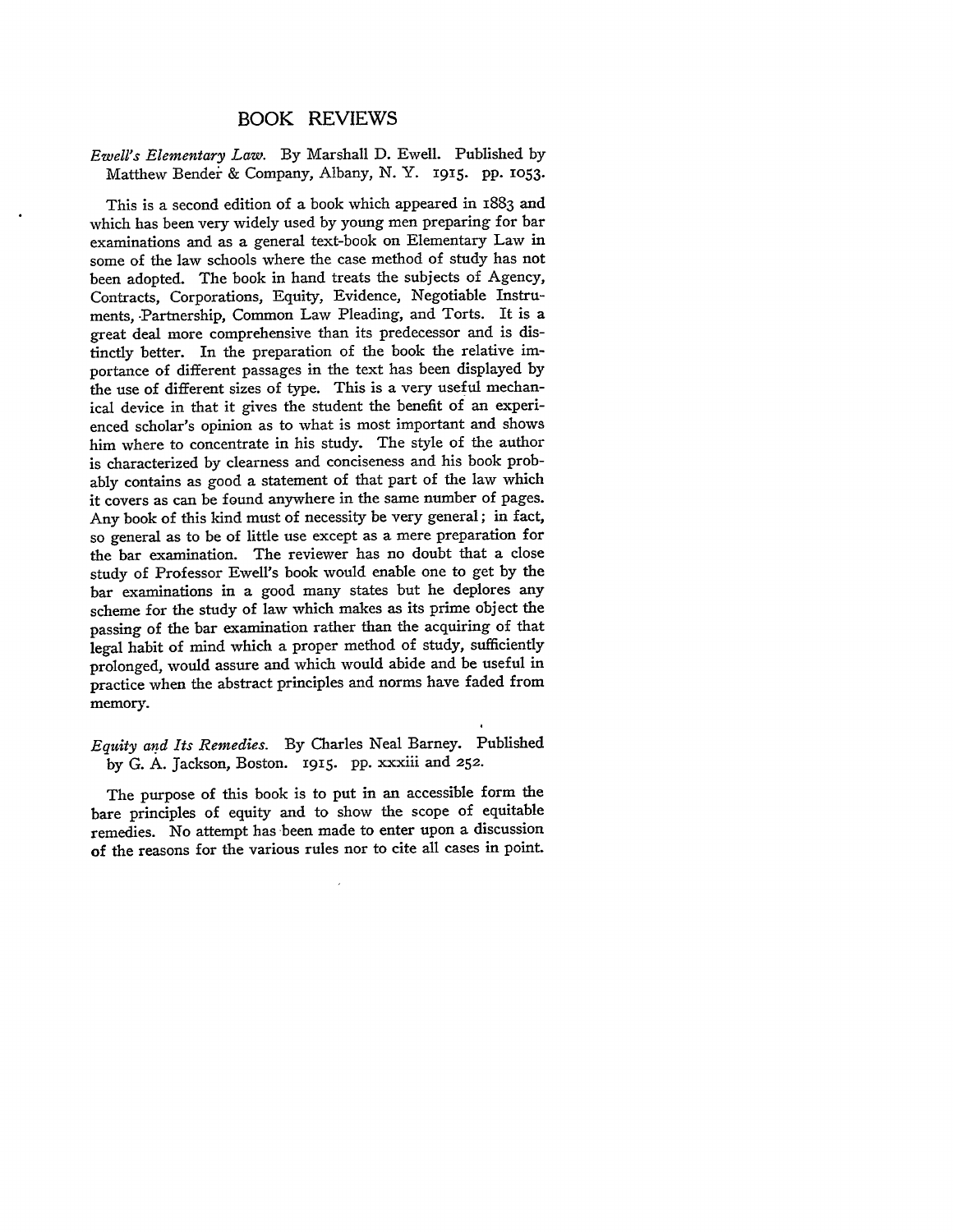*BOOK REVIEWS*

The citations are largely drawn from Massachusetts cases but the subject is dealt with in such a way as to make the book valuable as a source of reference in any part of the United States. For a quick method of "brushing up" on the subject the book should prove of great value but it does not pretend to treat of the matter in the extensive and scholarly manner of Pomeroy. However, it is the author's purpose to produce simply a book of rules for the use of the busy practitioner and in this he has succeeded admirably.

*A Sketch of English Legal History.* By Frederic W. Maitland and Francis C. Montague. Edited by James F. Colby. Published by G. P. Putnam's Sons, New York and London. 1915. pp. **229.**

This book is a reprint of a series of articles which appeared in "Social England." Its purpose is to furnish a brief but comprehensive, accurate but untechnical account of the origin and growth of English law. The book is of value to Americans only as giving an historical account of that system of law from which our system is largely derived, but being written in an untechnical and interesting fashion it should be largely read by students of English law. To all such we heartily commend it.

*Ethics in Service.* By William Howard Taft, New Haven. Yale University Press. 1915. pp. IOI.

This book consists of the addresses delivered in the Page Lecture Series, 1914, by Professor Taft before the senior class of the Sheffield Scientific School, Yale University. The first two chapters are given over to a discussion of the ethics and ideals of the legal profession. There is there set forth a short history of the profession, showing that though lawyers have ever received the condemnation of their fellow citizens, yet the profession has ever been in the lead in the progress of society and has contributed very many illustrious names to the pages of history. This section also contains an outline and discussion of the system of legal ethics as advocated and practiced to-day. The third chapter contains a discussion of the Executive Power which is even more interesting for the inclusion of several incidents in which the author took part. The last two chapters deal with "The Signs of the Times" in which the author discusses such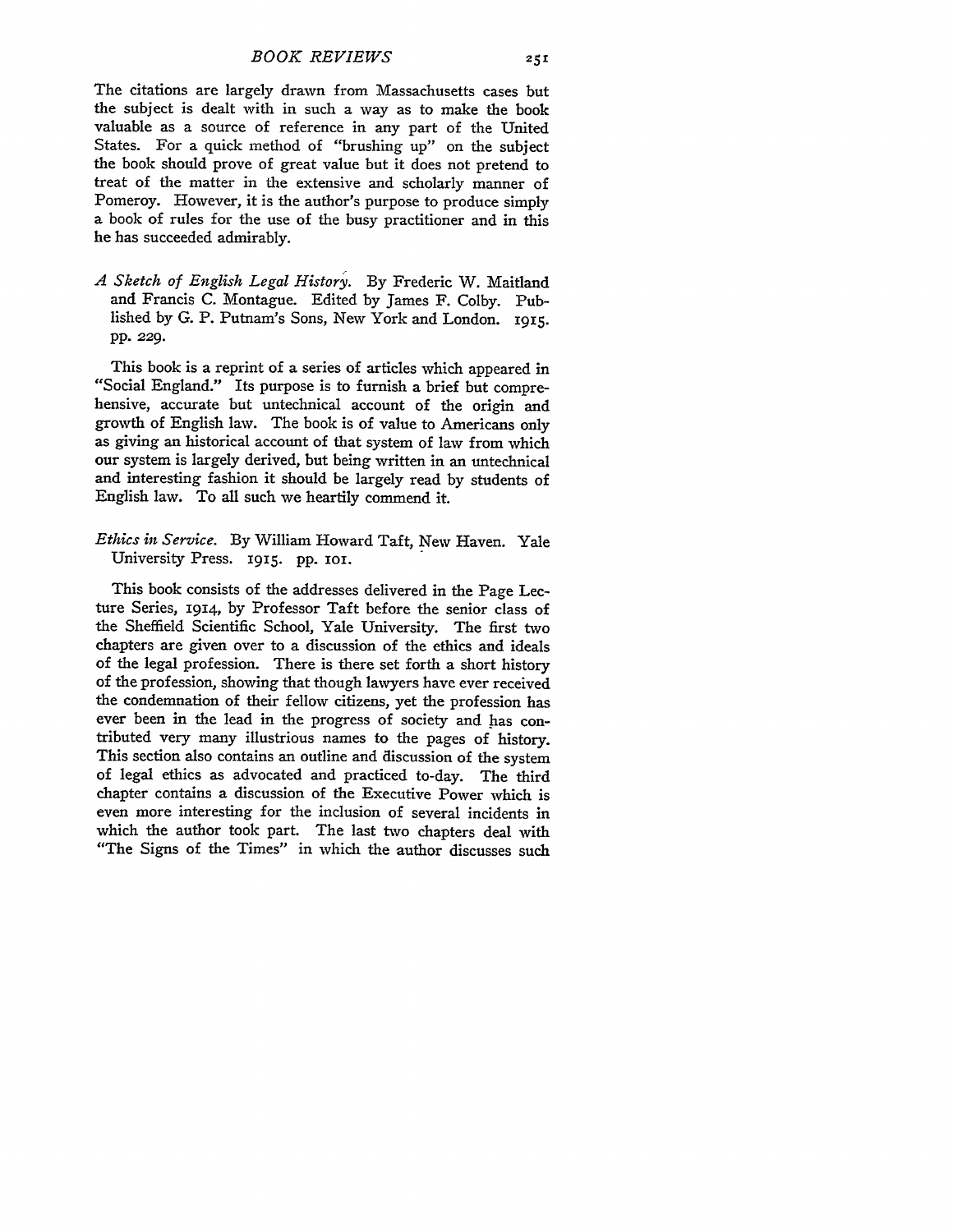timely topics as initiative and referendum, the recall, "muckraking," trade-unionism and others. The book is written in the author's most entertaining as well as instructive style and should be in the hands of every student of our government.

#### *Law and Its Administration.* By Dean Stone of Columbia University Law School. Columbia University Press. **1915.** pp. **232.**

Though these lectures were prepared for delivery before a lay audience and hence necessarily cannot contain any elaborate or technical consideration of the subject, yet they should prove of intense interest to the lawyer and student. They contain just that general jurisprudence which every student should be acquainted with in order to understand the fundamental reasons for our system of law and which is all too often neglected in the effort to acquire sufficient knowledge of the bare rules to pass a fast approaching bar examination. The two chapters on Fundamental Legal Conceptions are especially valuable. It is beyond the scope of this review to give in detail the contents of the book. Suffice it to say that it covers in a most interesting fashion those more fundamental notions which underlie our legal system and should be read by every earnest student of the law.

#### *United States Mining Statutes Annotated.* **By J.** W. Thompson. Government Printing Office, Washington. 1915. pp. 1772.

This work is produced under the supervision of the Bureau of Mines. It consists of two volumes, the first of which is taken up by Part I containing the "Sections and Statutes Relating to Metalliferous and Coal Mining," the second by Part II which deals with "Miscellaneous Mining Subjects." It is an accurate and comprehensive work and one which should prove invaluable to one interested in this subject, whether layman or professional.

# *Pathological Lying, Accusation and Swindling.* By William Healy and Mary Tenney Healy. Published by Little, Brown & Co., Boston. 1915. pp. X and 286.

This volume is the first of a series of Monograph Supplements to the Journal of Criminal Law and Criminology. It is a departure from the usual treatise in that it adapts the "case system"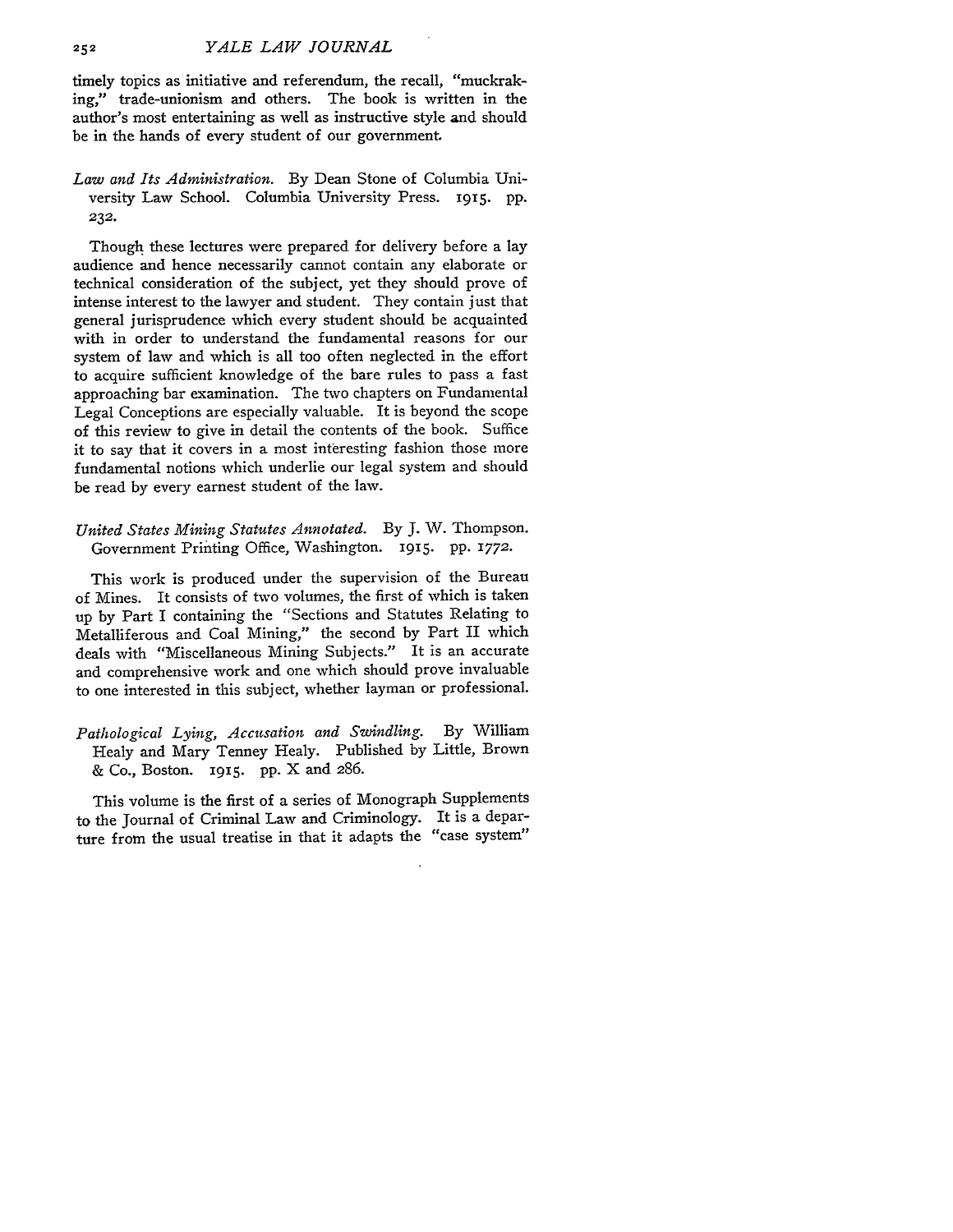*BOOK REVIEWS*

of the law school to the study of pathological lying, accusation and swindling. Chapter I defines the subject, shows its connection with delinquency and gives a general idea of the methods and results of investigation. Chapter II traces the historical development of the study and investigation of the subject. The next three chapters contain a number of specific cases intended to serve as a basis for the study of the various characteristics of offenders. Chapter VI details the conclusions which are arrived at from a study of the cases contained in the preceding three chapters.

The book is useful and valuable to those interested in the study of the problems of delinquency and should be a welcome addition to the literature on this subject.

This work is especially valuable as being the first devoted to the topic. The development of voting trusts is traced from their beginnings up to the modern complex organizations, which are clearly analyzed and collated. The law on the subject is concisely stated, together with a review of opinions **by** courts and laymen. **A** selection of important documents is also included.

*Schouler on Wills, Executors and Administrators.* **By** James Schouler. Fifth Edition. Published **by** Matthew Bender & Co., Albany, **N.** Y. **1915. 2** vols. **pp.** 19o8.

This is a new edition of the standard work which is so well known to the legal fraternity in general that further comment seems almost 'superfluous. The work is conveniently divided into two volumes, the first of which is entirely given over to the treatment of wills, their nature, essentials, and mode of interpretation; the second to the administration of estates, testate and intestate, and the rights and duties of executors and administrators. The appendix, containing forms of wills and practical suggestions to testators, is of value to the profession as well as to the laity. To all who desire the latest and most authoritative work on this subject we commend this new edition.

*International Law Topics and Discussions.* Naval War College. Washington. **1915. pp.** 169.

*Voting Trusts.* **By** Harry **A.** Cushing. Published **by** The Macmillan Co., New York. **1915. pp. 226.**